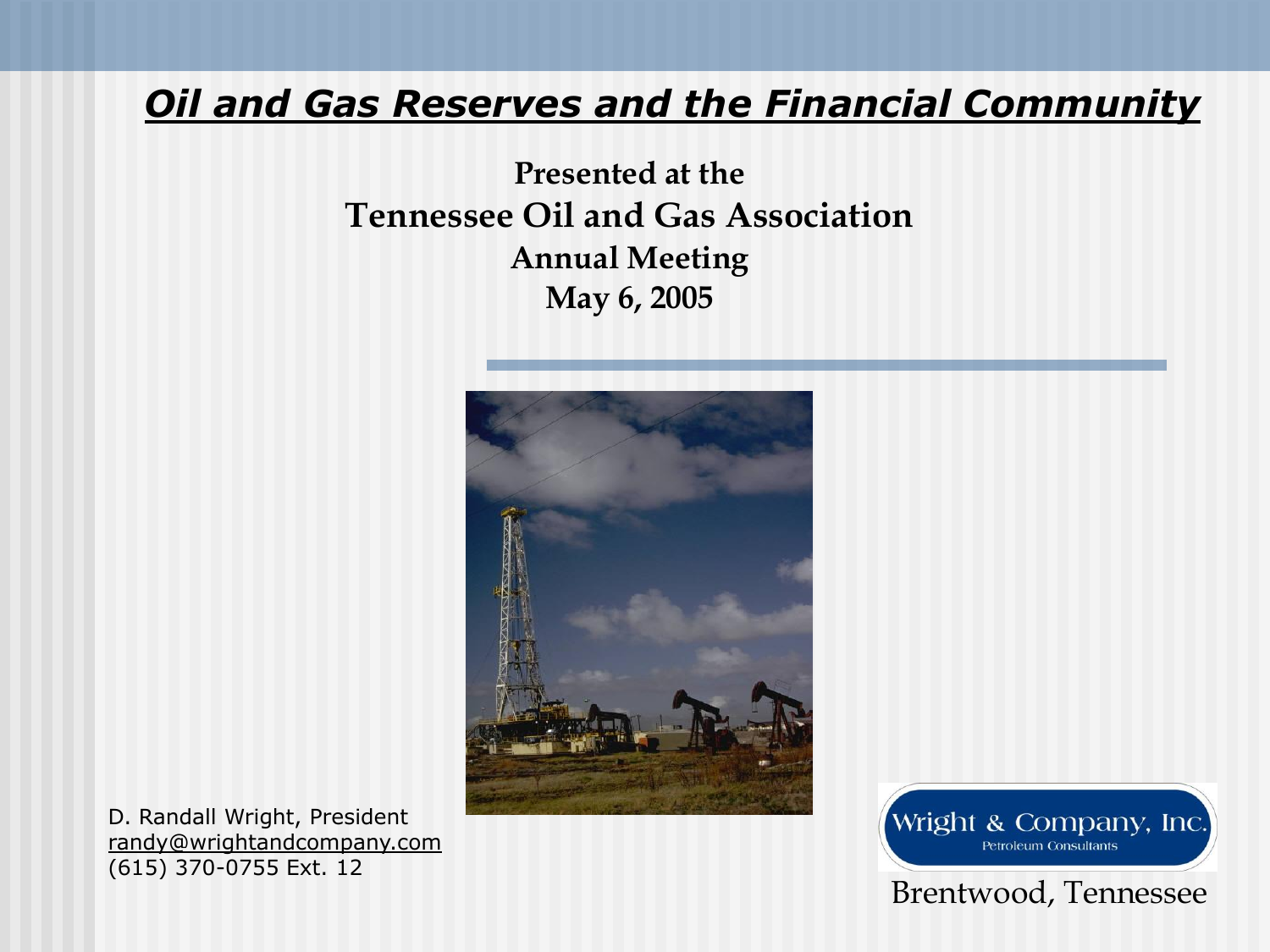# Introduction



- Role of the Reserves Report
- Adequacy of Company Reserves Disclosure
- Securities and Exchange Commission (SEC) Rules
- **E** Communication Between All Parties

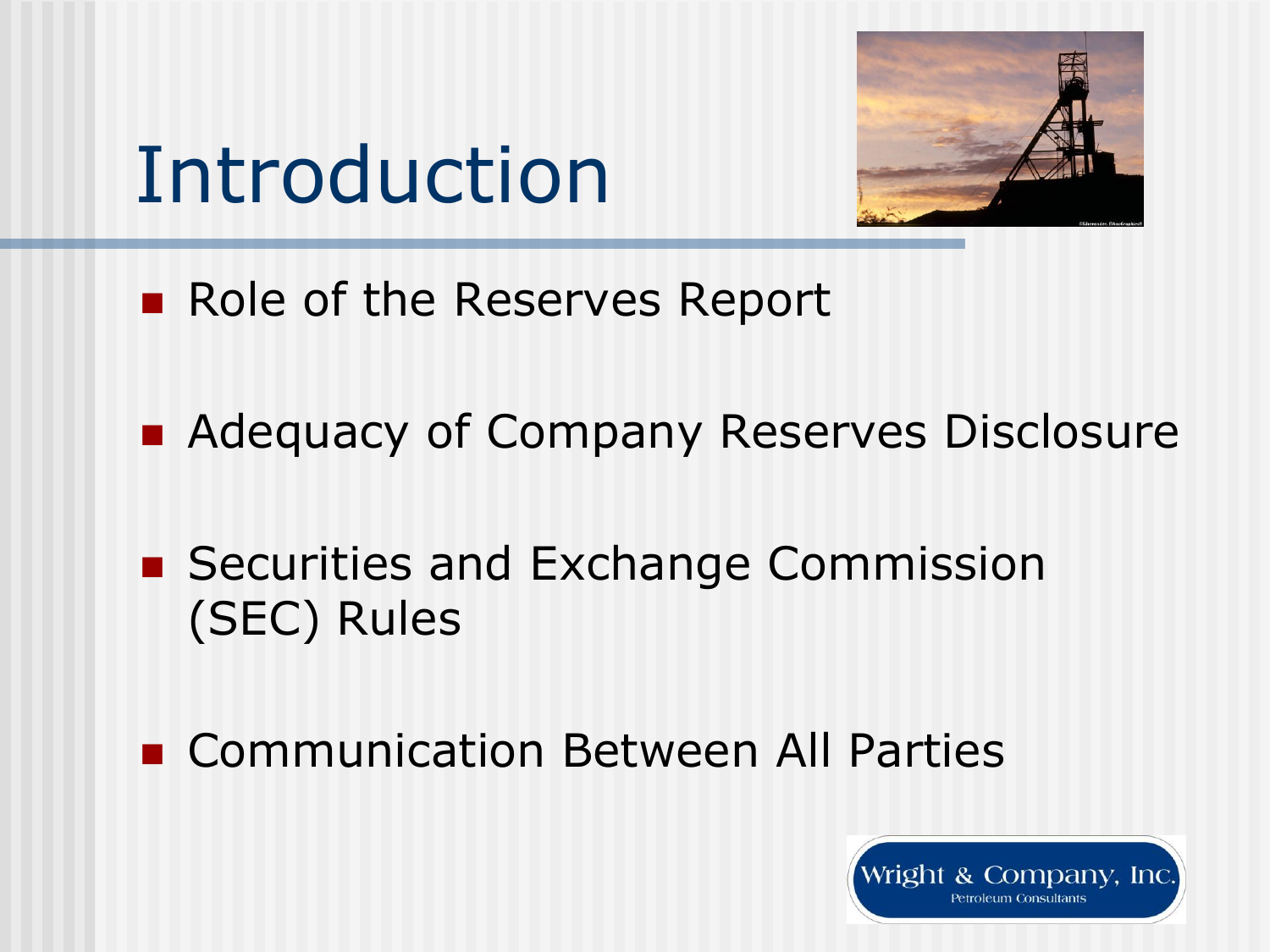

## Role of the Reserves Report

- **Internal Information** *Too dynamic, detailed and complex for "outsiders"*
- Objective Estimates of Reservoir Characteristics
- Subjective Forecast of Project Feasibility
- Corporate Planning and Strategy of Investment

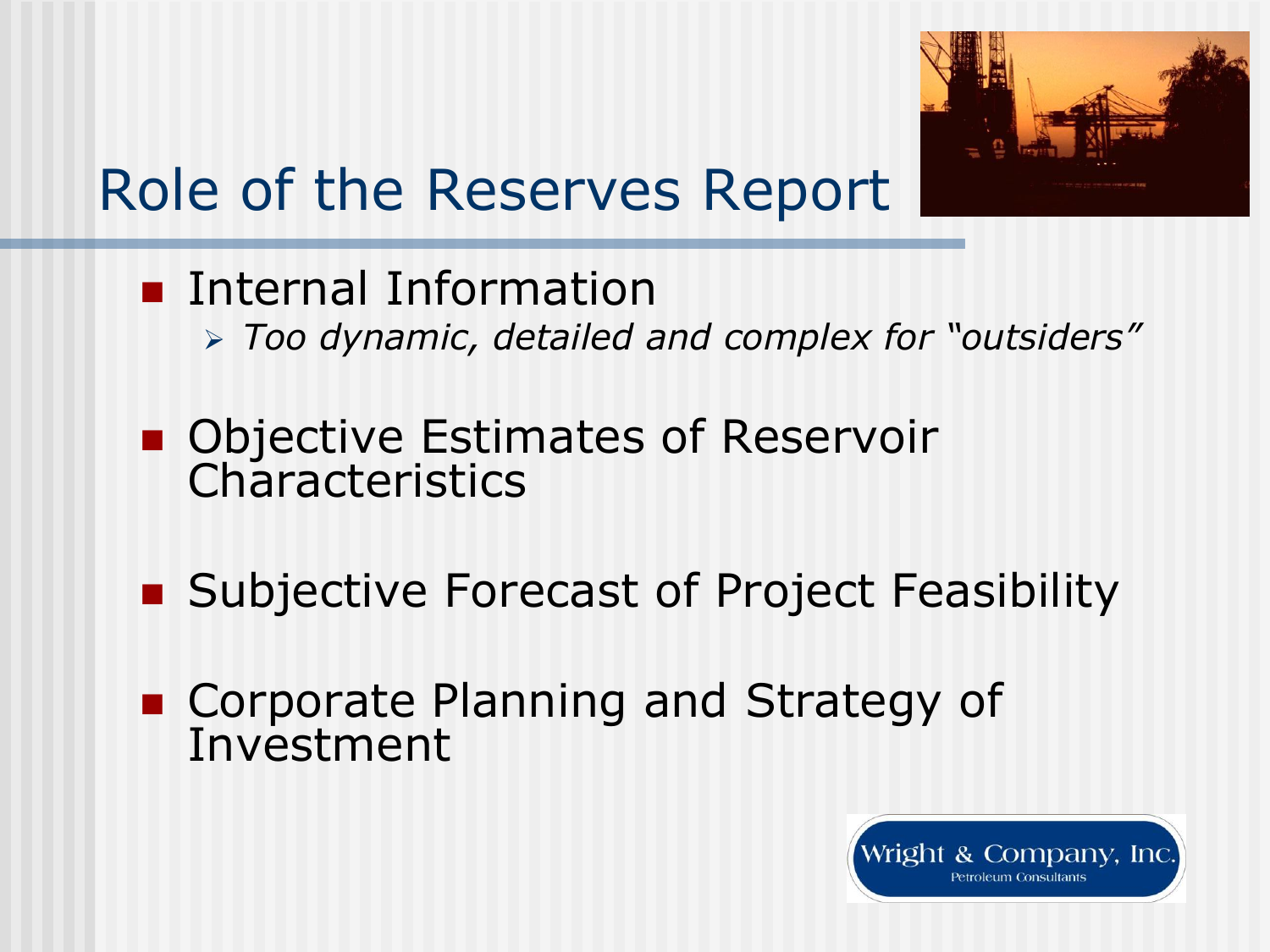

## Benefits of the Reserves Report

- **An Independent Appraisal**
- **The Availability of Industry Wide Data Network** 
	- $\triangleright$  Technical Consultants
	- Accounting Firms
	- $\triangleright$  Banks
	- $\triangleright$  Investment and other Financial Institutions
- Technical Expertise and the Reputation of the Firm
- Cost and Time Efficient Reserves Management

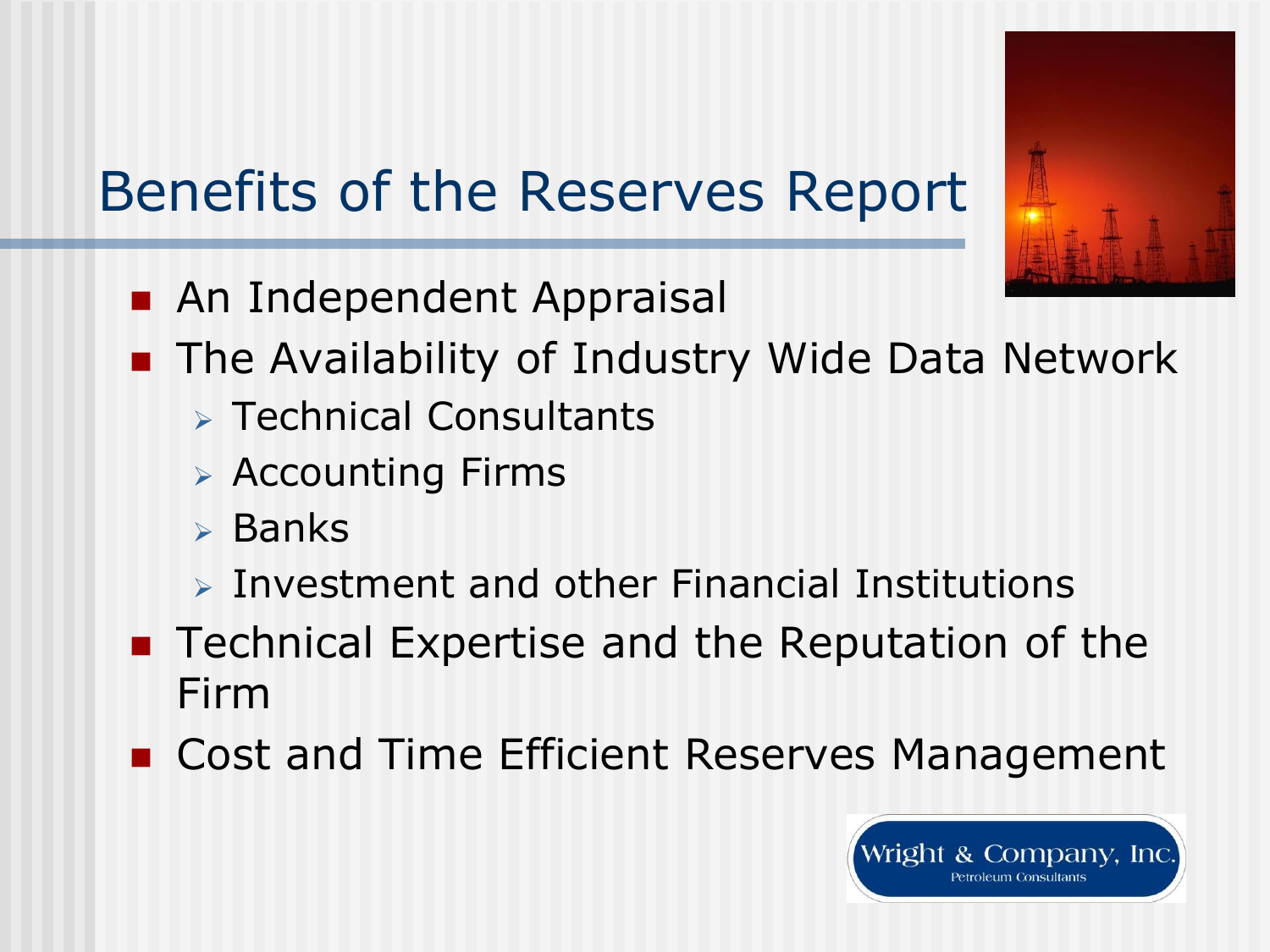## Needs Satisfied by Reserves Reports

- **In-House Accounting Requirements,** Budgets, and Planning
- **Re-organizations**
- **Bank Financing**
- Government Filings
- **Public Offerings**
- Limited Partnerships and Joint Ventures
- **Divestitures, Acquisitions, and Mergers**
- Estates, Trusts, and Gifts



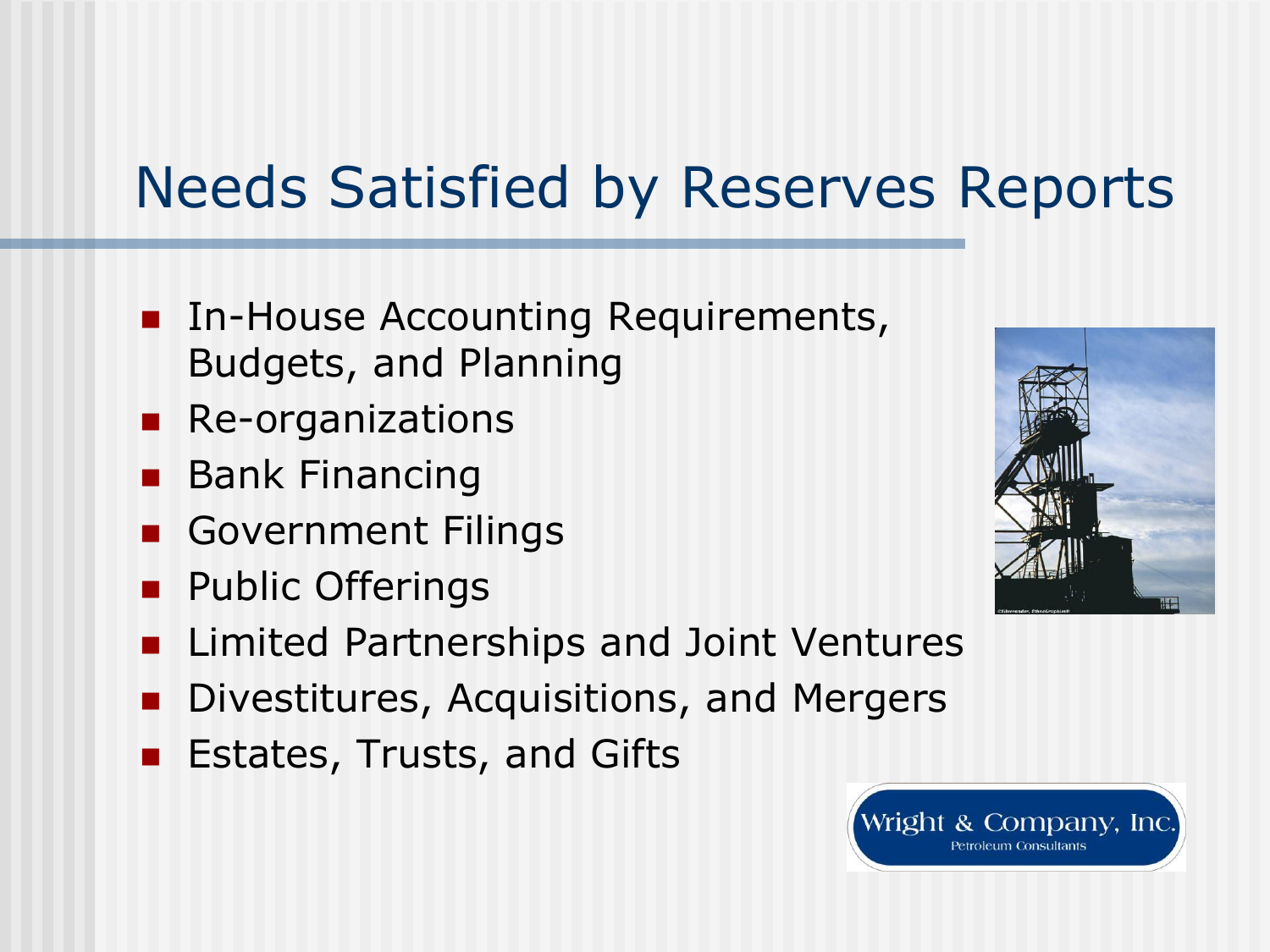

### RESERVES TERMINOLOGY

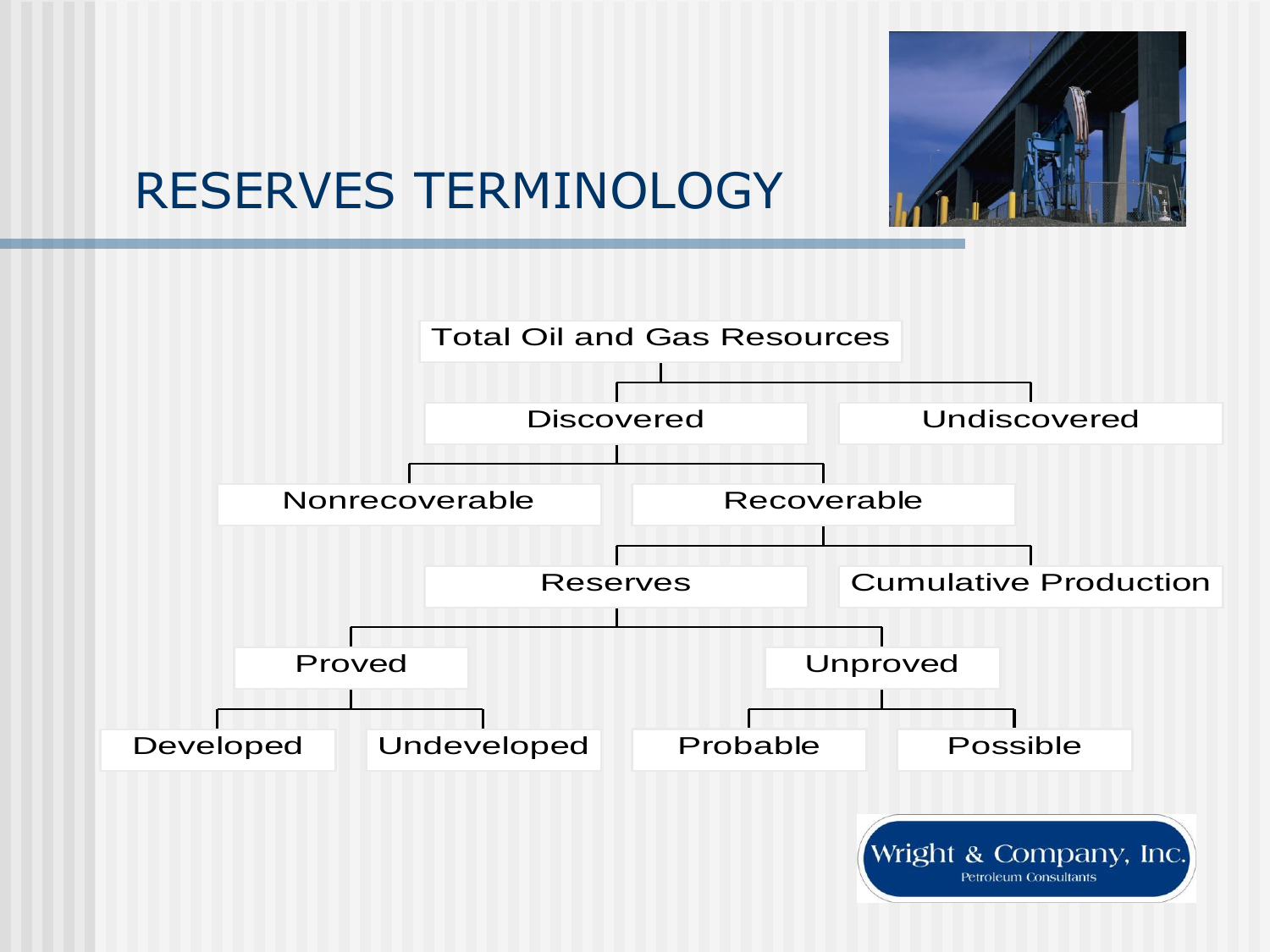

## Definitions of Reserves

#### **Proved Reserves**

- **Example 20 Feromic producibility supported by production** or conclusive formation test
- Defined by oil-gas and/or oil-water contact
- **Adjoining portions judged economically** productive based on geological and technical data
- Successful pilot test
- Economically viable using fixed costs and prices

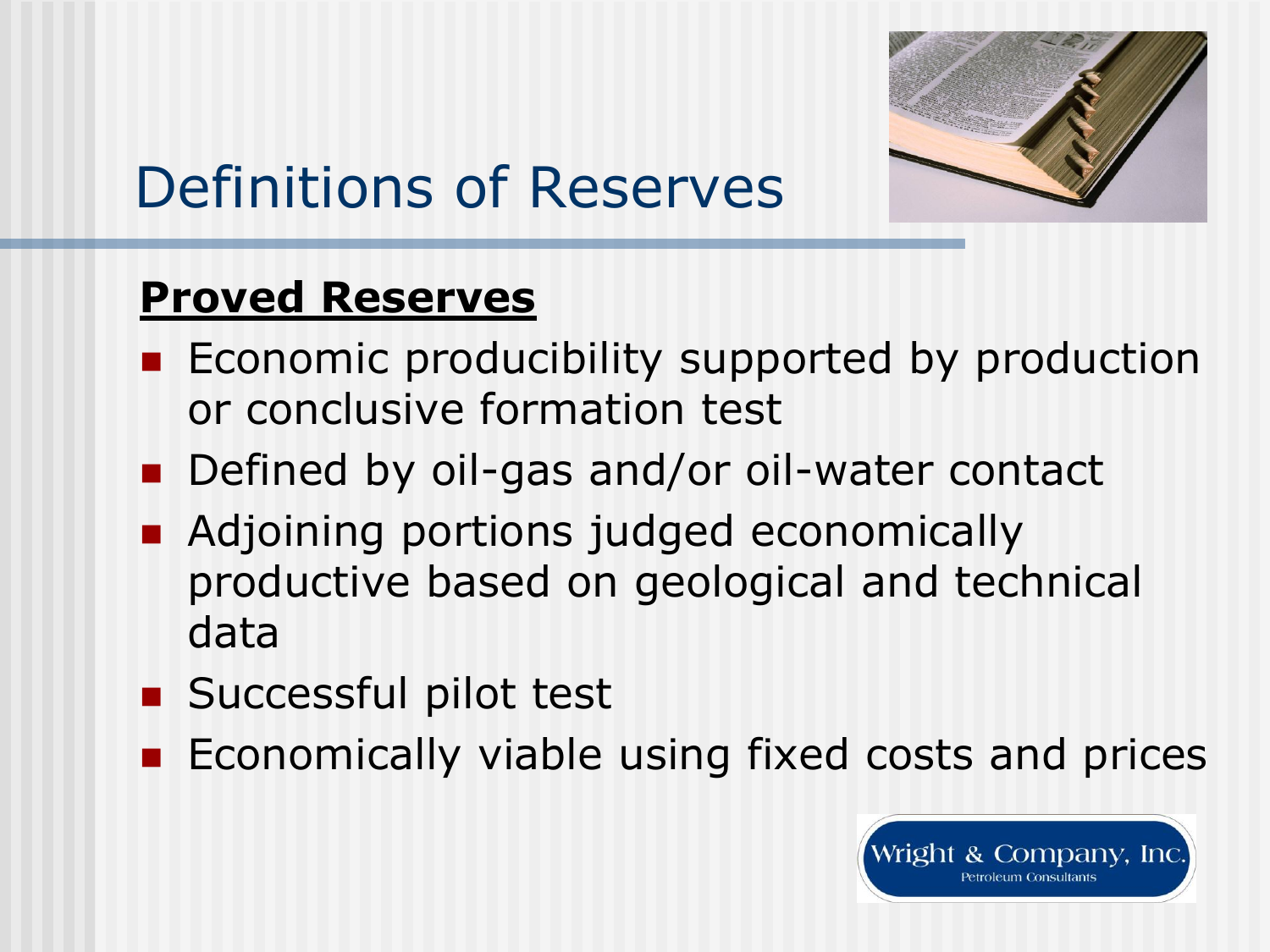

## Definitions of Reserves

### **Proved Developed Reserves**

- Expected to be recovered through existing wells
- **Proved Developed Producing (PDP)** 
	- -- Actively producing wells
- **Proved Developed Nonproducing (PDNP)** 
	- -- Shut-in waiting on equipment or pipeline
- **Proved Developed Shut-in (PDSI)** 
	- -- Previously productive wells not currently active
- **Proved Developed Behind Pipe (PDBP)** 
	- -- Recompletion to another zone

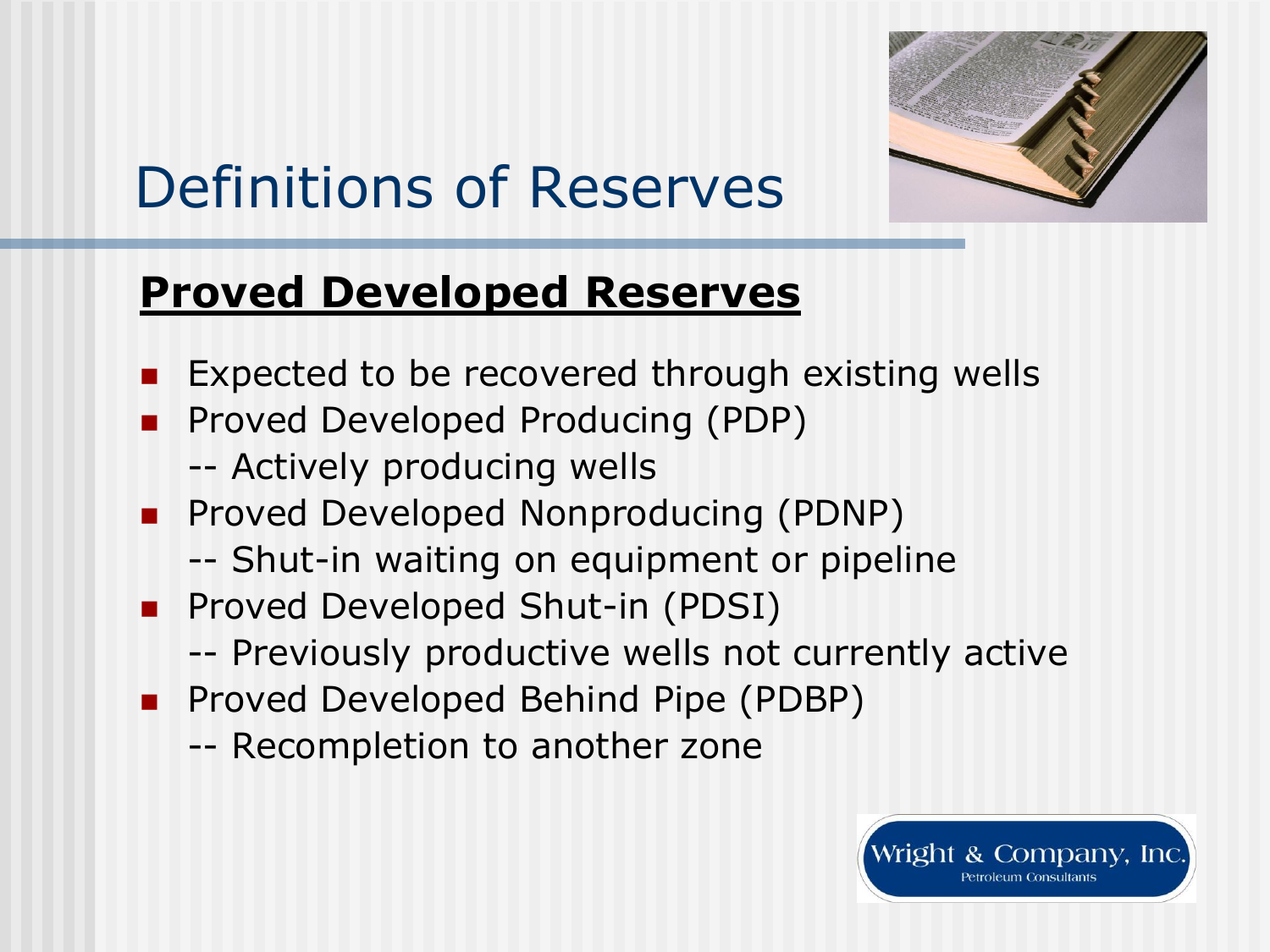

## Definitions of Reserves

### **Proved Undeveloped (PUD)**

- **New wells on undrilled acreage**
- **Recompletion of existing well with major capital** expenditure
- **Offsetting productive units that are reasonably** certain of production
- Certainty of production based on continuity of the existing productive formation
- One "legal location" offsetting commercially productive well

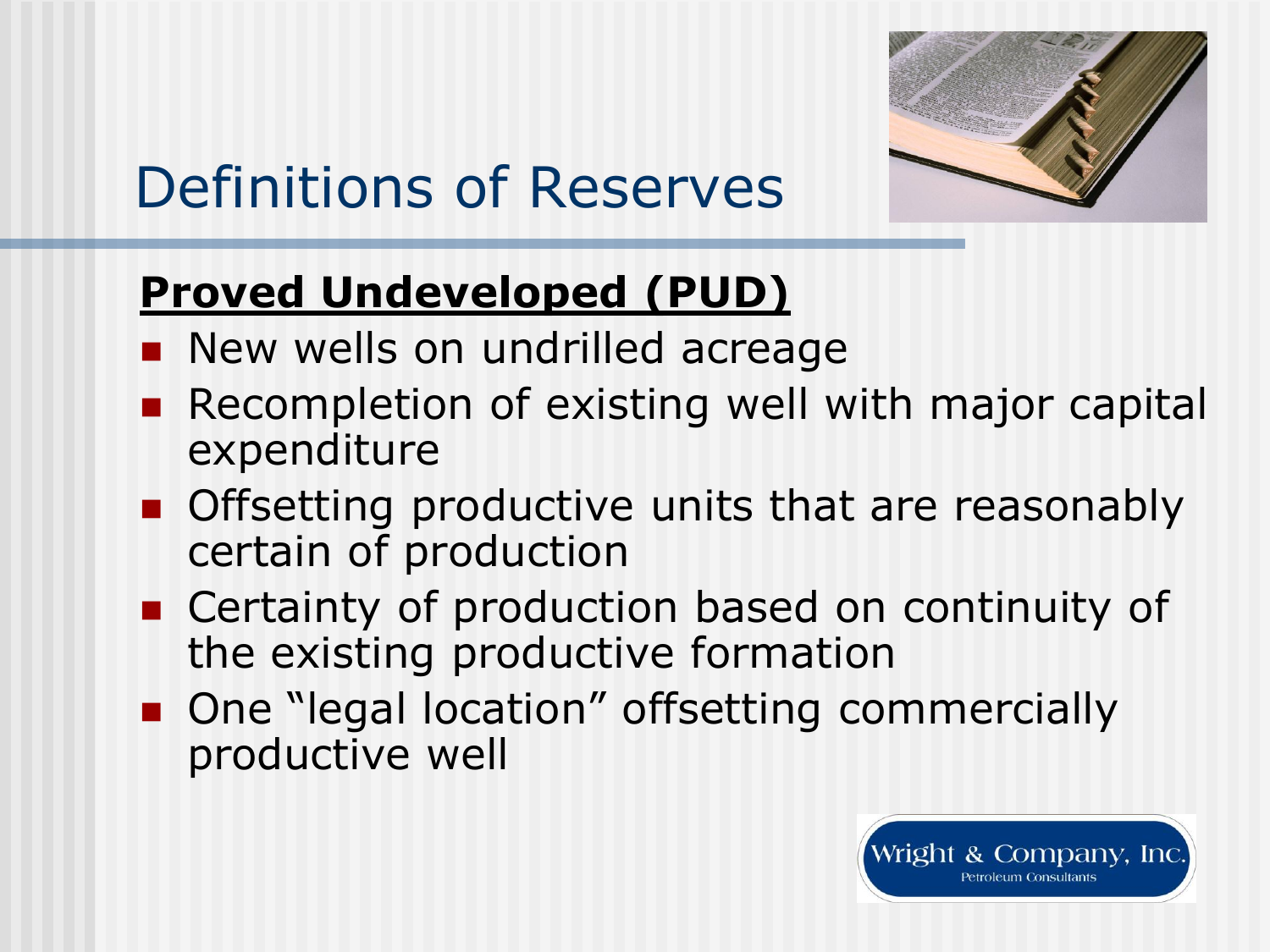## Reserves and Financial Statements





### Balance Sheet **Historical Costs**

Reserves Disclosure **Current Value** 



and **Historical** Performance

Wright & Company, Inc. **Petroleum Consultants**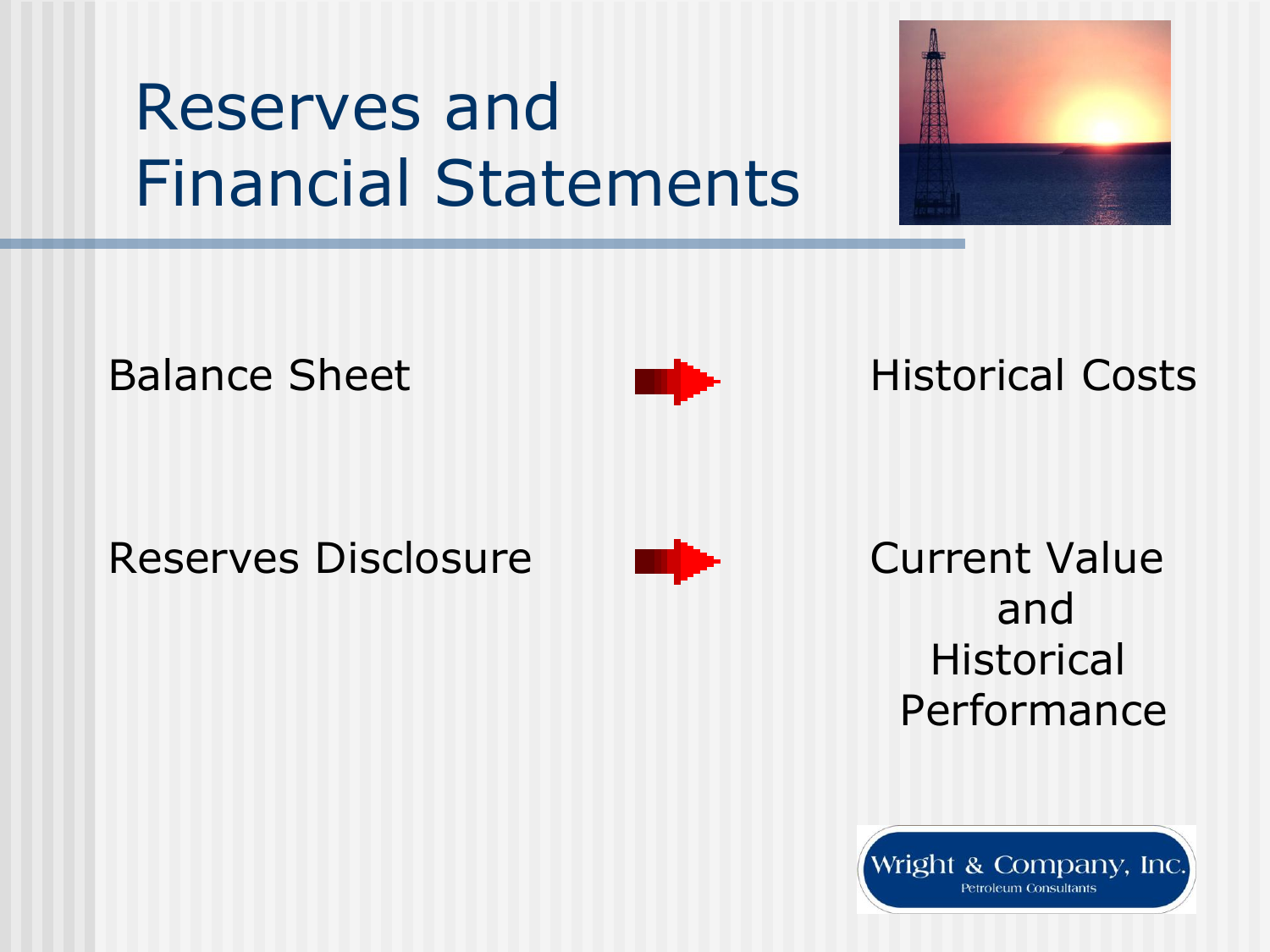

# Do Reserves Reflect:

### **Underlying Value?**

• Viewpoint of a lender – Proved hopefully implies reassurance that p+i will be repaid

• Viewpoint of an equity investor – proved + probable + possible (3P); more risk = bigger reward

> Wright & Company, Inc. **Petroleum Consultants**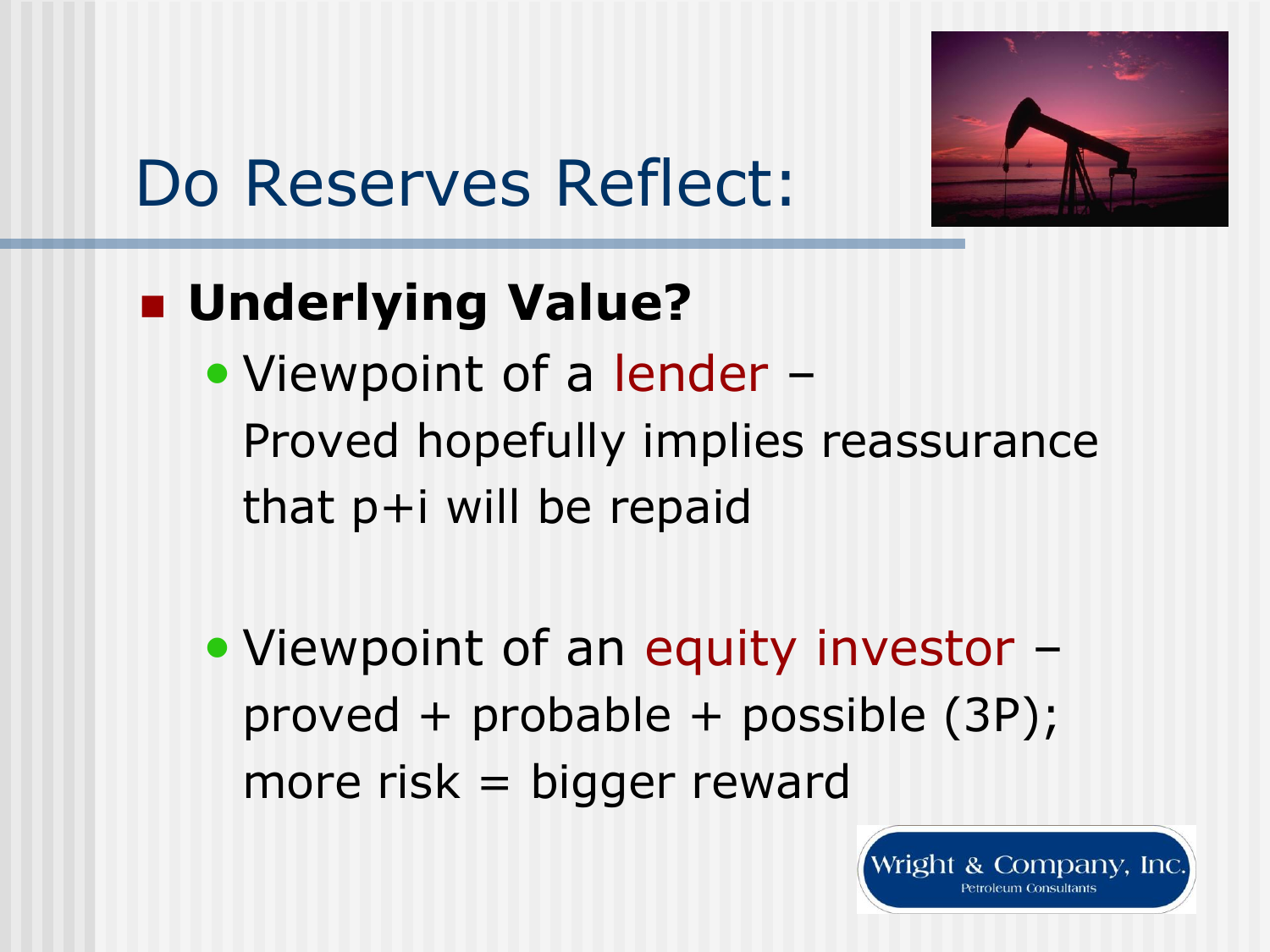

# Do Reserves Reflect:

### **Economic Reality?**

- Proved Reserves may be too conservative
	- "Downward Revisions" "Upgrades"
- **≻3P Reserves Future plans** 
	- Company's capacity to have new development projects

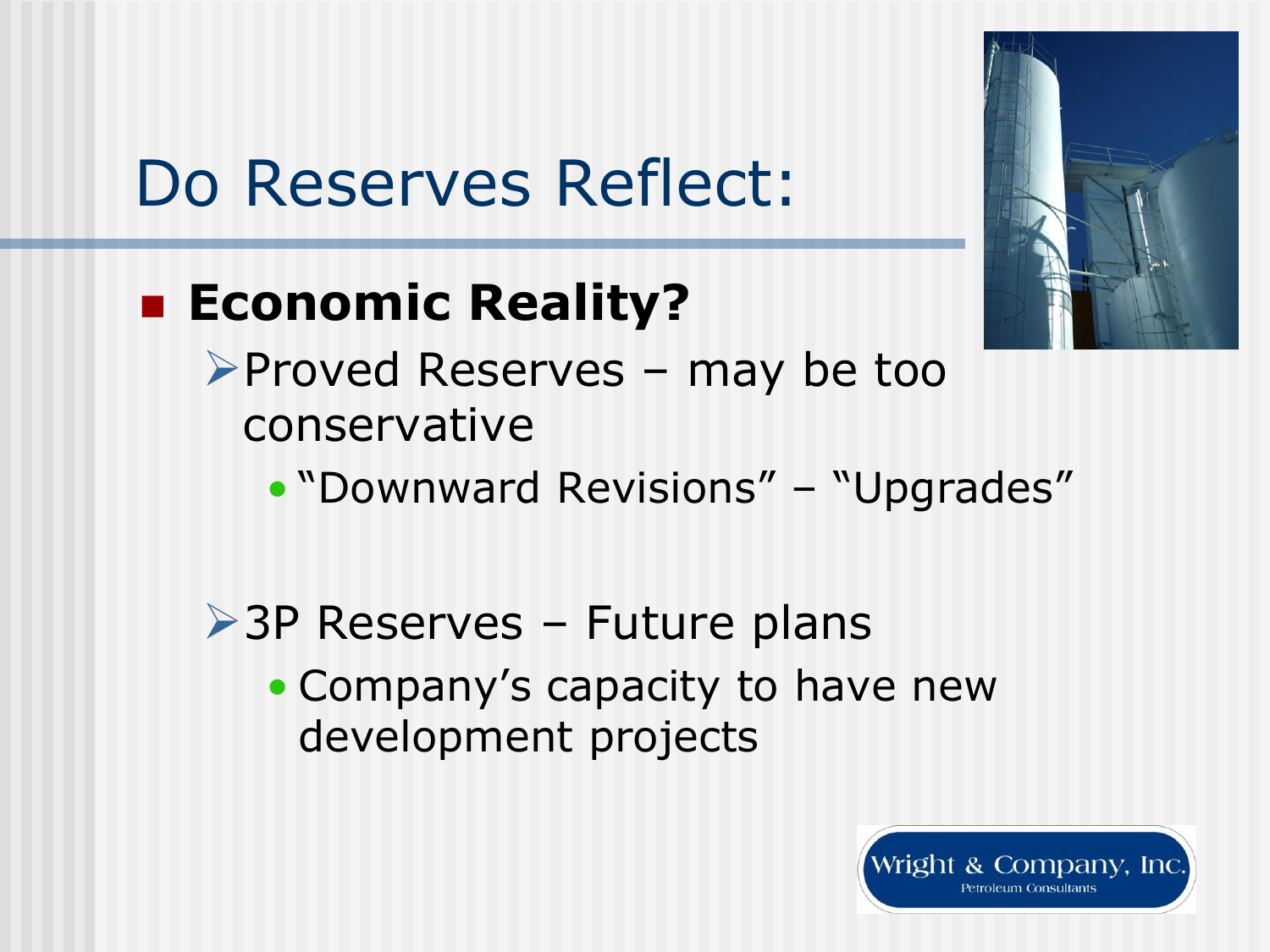

## Do Reserves Reflect:

**True Values?** 

**>SEC** issues

- At fiscal year-end
- Constant economics
- 10.00 percent discount

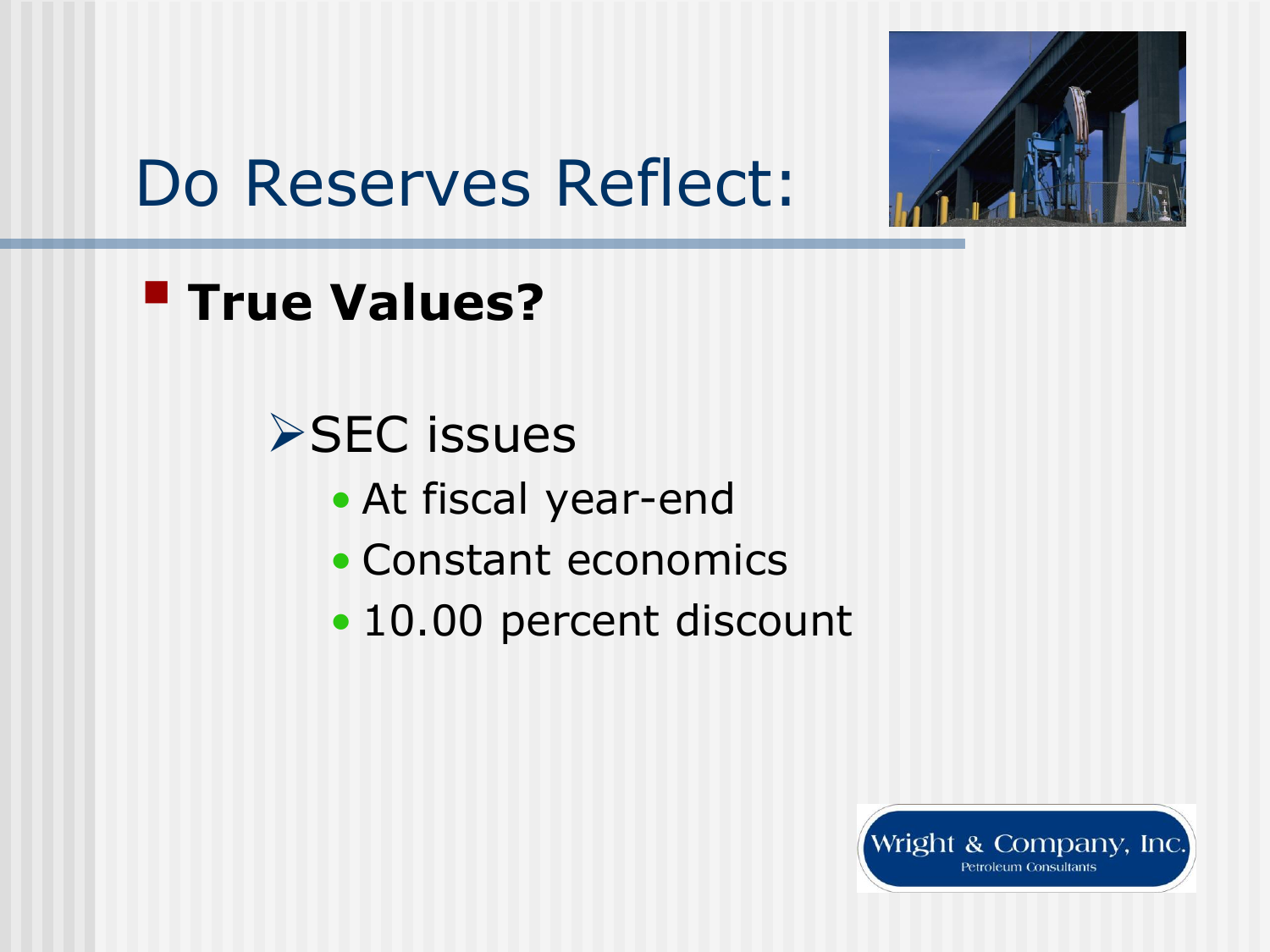## Actions by the SEC and Banks



- **The SEC will use the broad reaching** powers of Sarbanes-Oxley to investigate oil and gas reserves more thoroughly than ever before
- Attempt to review all E&P companies every 3 years, minimum

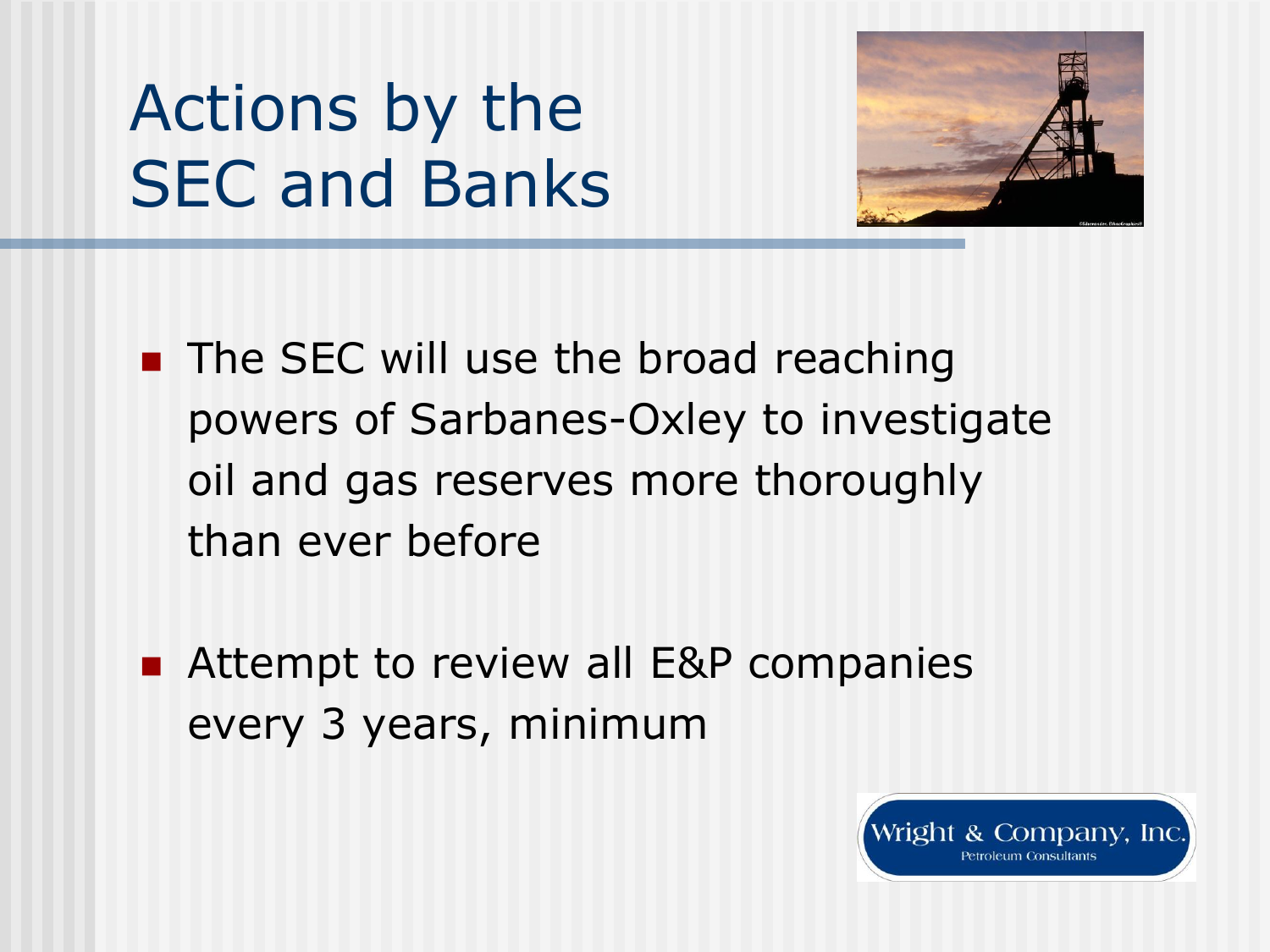### What Does Sarbanes-Oxley Say About Oil and Gas Reserves?



 $\triangleright$  Nothing directly, but it is clearly evident the intent is for management to ensure that **ALL** financial reporting, including future cash flow from production, provides reliable information.

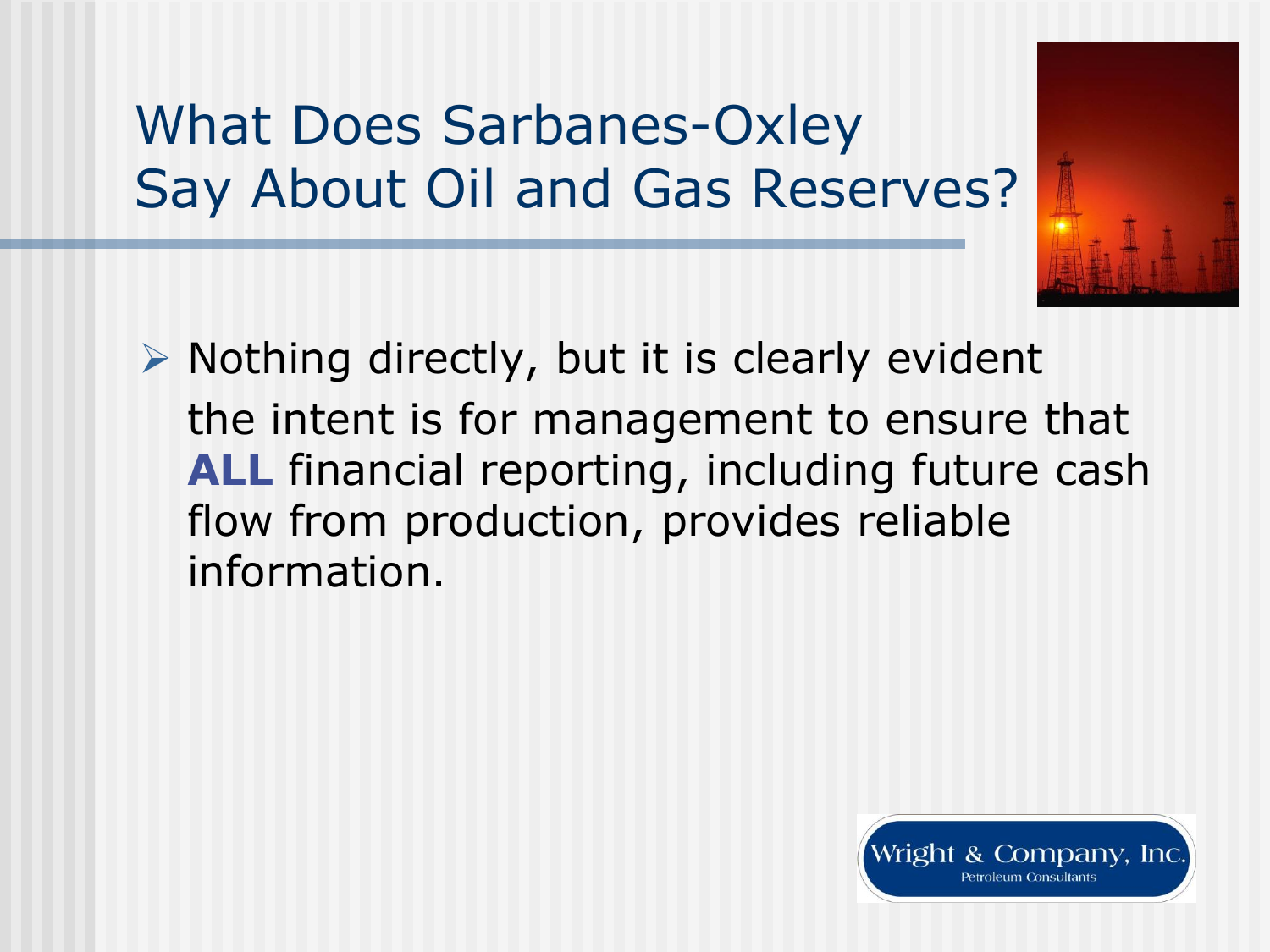### Reserves and Investor Confidence

Wall Street will -

▶ Come to expect and demand clarity and integrity in all financial reporting from:  $\checkmark$  Financial Analysts Investment Bankers Auditors



**≻ Become more proactive in potential** litigation if issues arise in the future

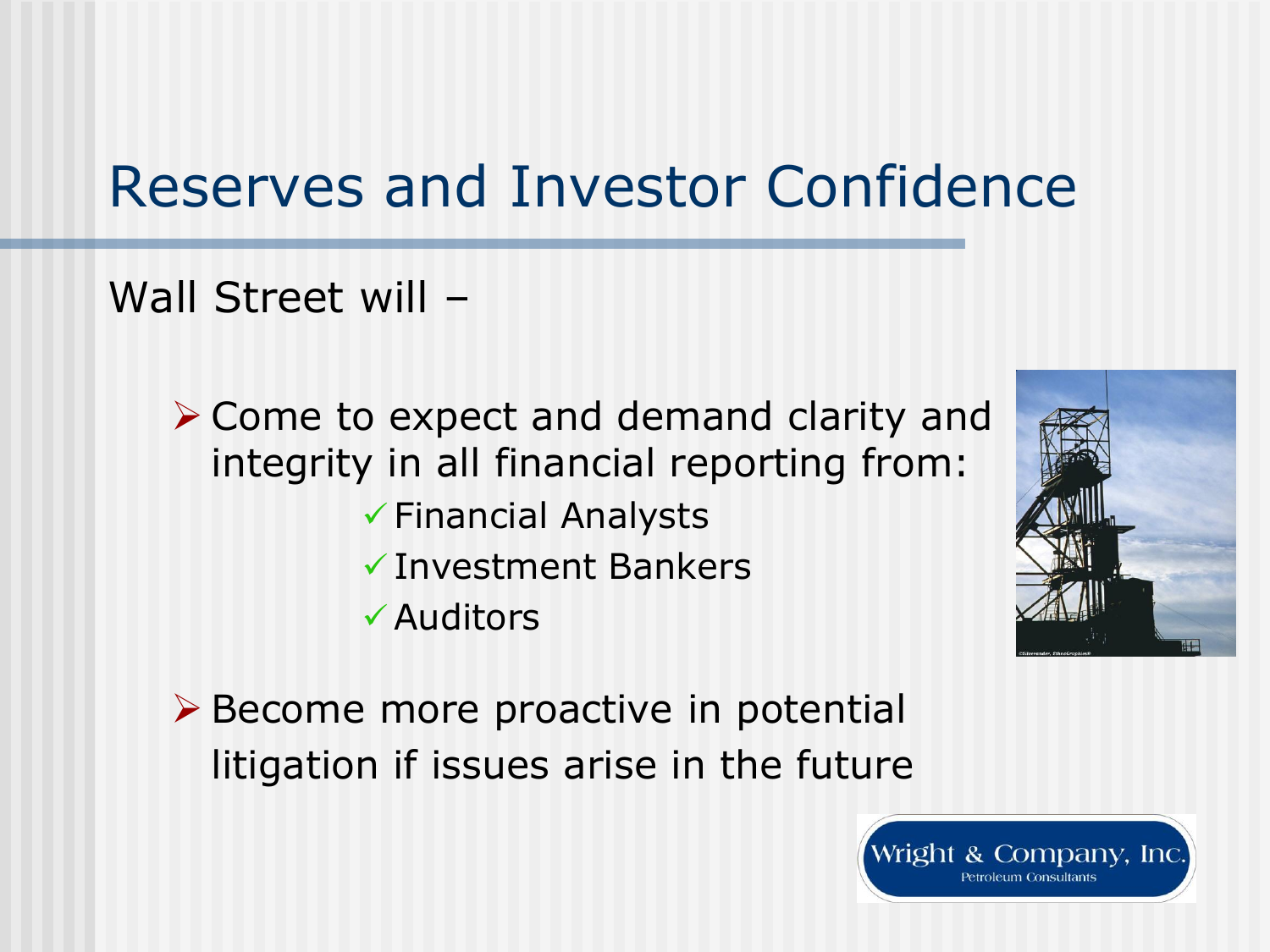Communication of Reserves is Necessary With Financial **Community** 



- **Future production implies reward to** shareholders and ability to repay debt
- **Profits depend on exploration and** development costs
- **Proved Reserves understood by** investors and creditors

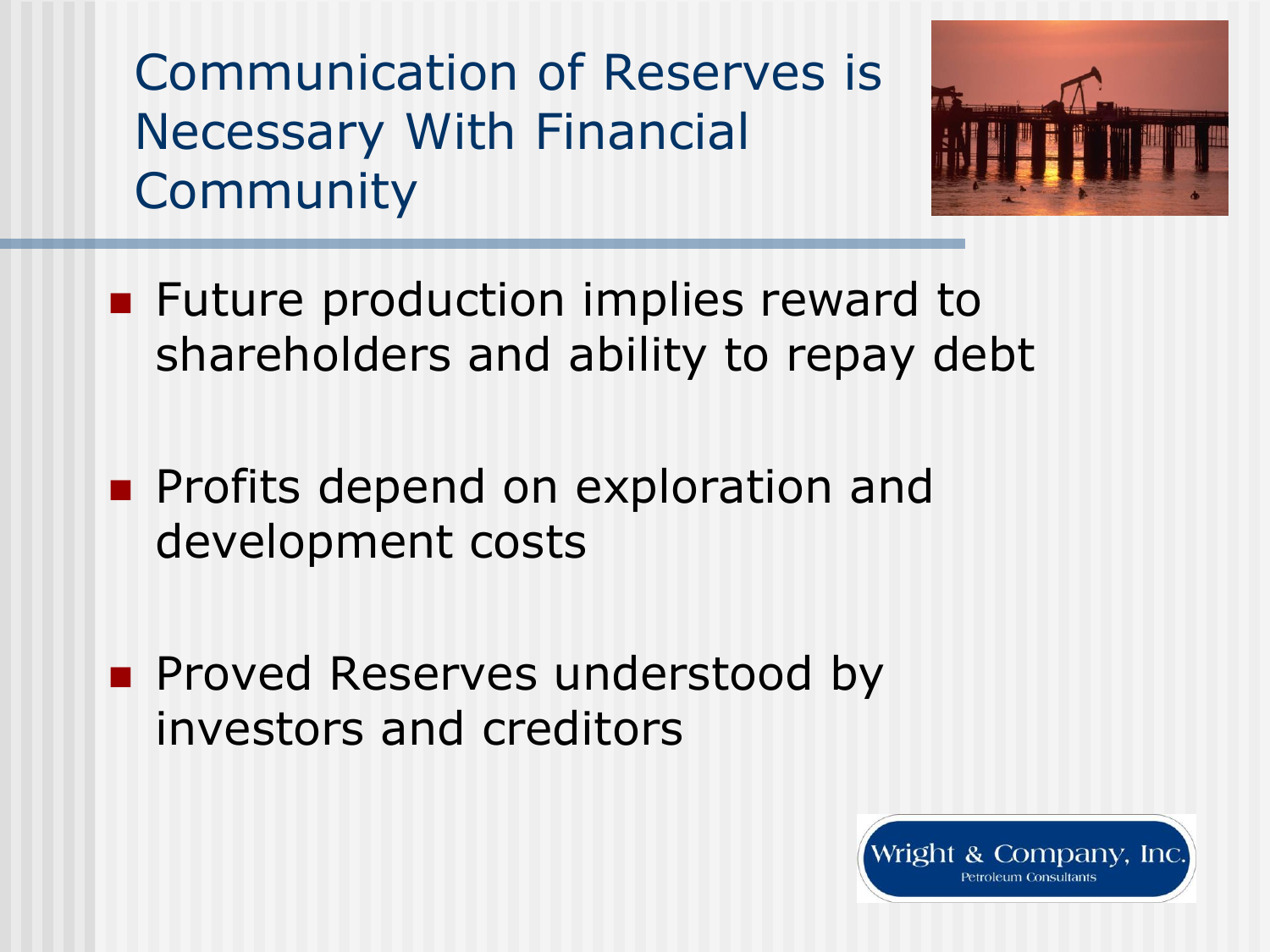## **Conclusions**

#### **How Reserves Reports are** Utilized

- *Investors*
- *Shareholders*
- *Companies*
- **Communication!** Communication!! Communication!!!



Wright & Company, Inc. **Petroleum Consultants**